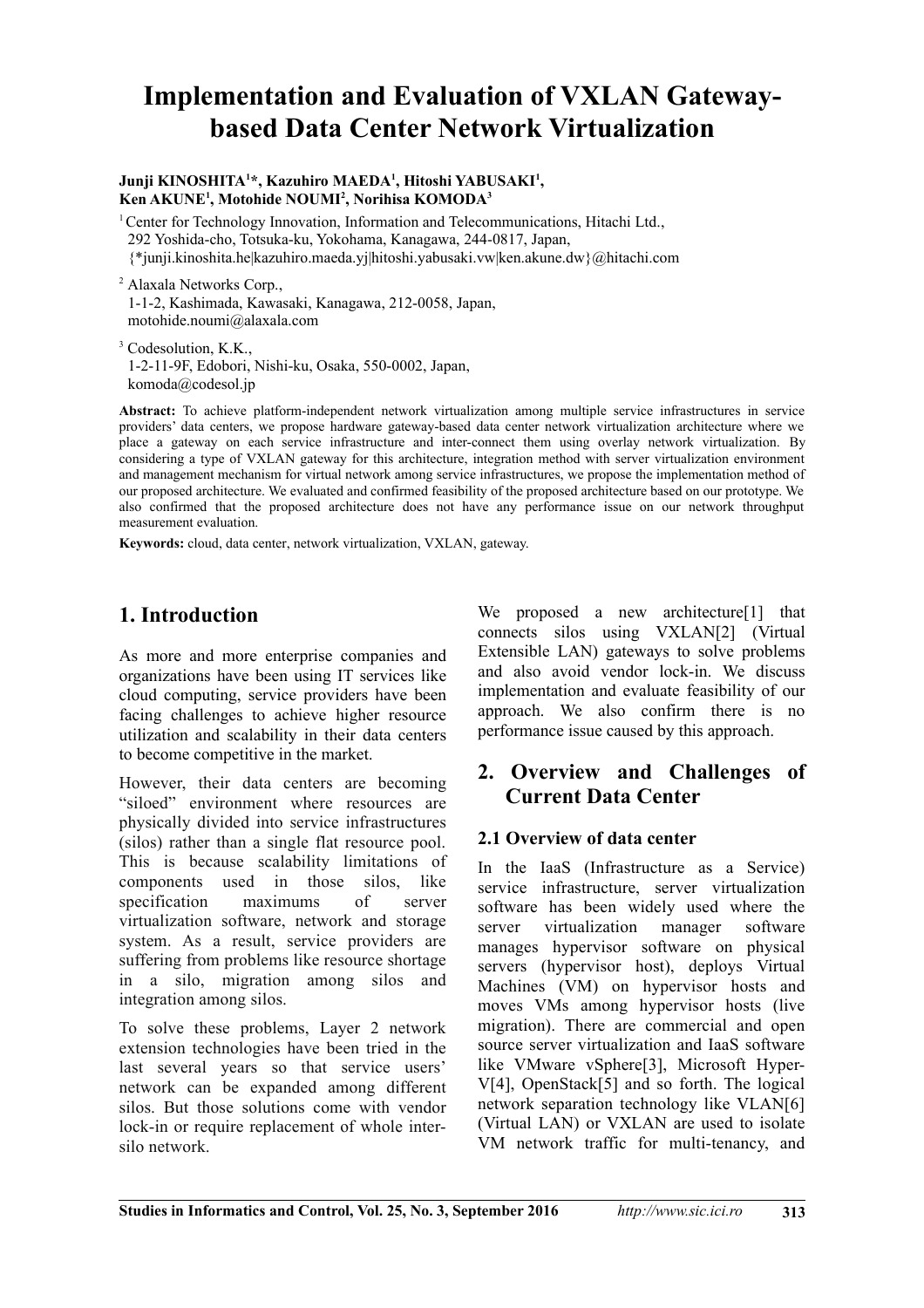shared storage system is used to store VM images so that VMs can be moved among hypervisor hosts.

In such an environment, service infrastructure cannot scale well and has to be divided into silos because there are scalability limitations in server virtualization software, network and storage system.

**Limitations in server virtualization**: Server virtualization software has configuration maximums in its specification like the maximum number of hypervisor hosts, maximum number of VMs and so on. Some of them are explicit and documented, but some are not and recognized only in real practice. Even different versions of the same server virtualization software sometimes cannot work together and a service provider has to manage different versions respectively. When a service provider has a multi-vendor policy and uses different types of server virtualization software to avoid vendor lock-in, it is likely that they cause inter-connectivity problem as well. Even if a service provider tries to make homogeneous infrastructure, technology and software evolve and change day by day and result in heterogeneous infrastructure.

**Limitations in network**: Network also has scalability limitation like the maximum number of VLANs. Even though there have been software-based overlay network virtualization technologies[7] like VXLAN, NVGRE[8] (Network Virtualization using Generic Routing Encapsulation) and STT[9] (Stateless Transport Tunneling) practiced in the last several years to overcome VLAN limitations, its scalability is limited by server virtualization because it is implemented in software switch on hypervisor host and tightly integrated with server virtualization. Software-based overlay network virtualization has inter-connectivity problem among different server virtualization software as well. Even worse, it's not just technical problem, it's up to vendors' business strategies that service providers cannot control.

**Limitations in storage**: Shared storage system also has scalability limitations like the maximum IOPS, the maximum number of host computers and the maximum number of paths and so on.

When a service provider tries to provide a wide variety of services, not only IaaS, but bare metal service, managed service, PaaS (Platform as a Service) and SaaS (Software as a Service), they often have to separate each service infrastructure because of difference among service requirements.

As a result, service provider data center in a real environment is not a flat resource pool. It is divided into many silos as shown in Figure 1. In this example, a service provider data center consists of 3 silos where two of them provide IaaS but use different versions of server virtualization software, and one of them provides bare metal service and does not use server virtualization. Sometimes a silo is called a zone, an island and so forth. In a large data center, there might be even hierarchy among silos. A silo can be a rack or multiple racks.

In siloed environment, service providers need to take care of resource shortage in silos, silo transition and inter-service connection as shown in Figure 2.

**Resource shortage**: As the number of service users increases, service providers have to take care of resource shortage in a silo. If a user in a silo requests additional resources that exceed capacity of the silo, a service provider needs to expand the user system to a different silo.

**Silo transition**: As services grow, some silos get old and outdated. And service providers need to think about shutting down old silos. In case users still exist in old silos, service providers need to temporarily expand users' systems to new silos so that they can migrate users.



**Figure 1.** Overview of Data Center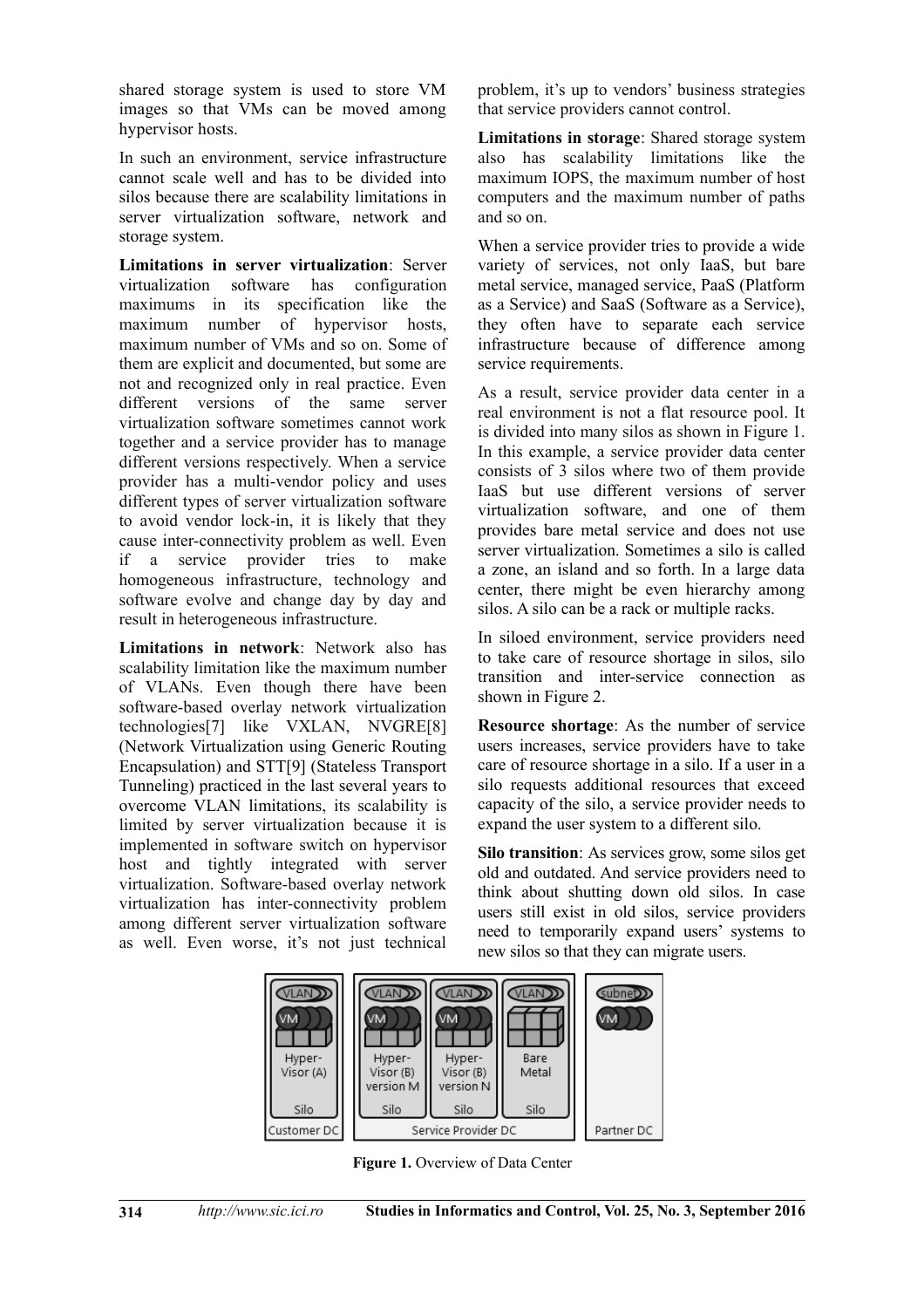

**Figure 2.** L2 extension

**Inter-service connection**: When a service provider has several services and a user of one service requests another service hosted in a different silo, the service provider might need to expand a user system across different service silos.

Because silos are problems in service infrastructure behind the scene, service providers cannot enforce their users to change network configuration like IP addresses when they have to expand users' systems among silos. So, extending user network across silos in Layer2 (L2) has been required so that users don't have to change network configuration (L2 extension). The L2 extension among silos also has to be silo agnostic so that service providers can use it as inter-silo connection regardless of service and platform inside silos.

#### **2.2 Current L2 extension solution**

**VPN**: In this approach, a L2 network is encapsulated and transferred to another silo using VPN (Virtual Private Network). There are many internet VPN technologies like IPsec[10], SSL VPN[11], and carrier VPN

technologies like PBB[12] (Provider Backbone Bridge), Q-in-Q[13], MPLS[14] (Multiprotocol Label Switching). Because internet VPN technologies are intended for a point-to-point connection, it is difficult to use for multiple silos. Regarding carrier VPN technologies, they are not always supported in commodity data center network switches. In case of PBB and Qin-Q, L2 over L2 requires a large L2 network among silos and could cause lack of topology flexibility and a reliability issue.

**Network Fabric**: Network Fabric is a technology to tightly couple network switches as shown in Figure 3. It is originally intended to increase bisection bandwidth and scalability of data center network. It is implemented as a group of switches and they are connected in a specific topology like leaf-spine, fat-tree and so forth. Since some implementations use either a standard or a proprietary encapsulation mechanism among switches, it can be used for inter-silo connection[15,16]. But network fabric comes with tight interaction among network switches and requires the same vendor's network switches. This could cause limitation in flexibility of inter-silo network, inter-operability issue, and thus, replacement of whole inter-silo network.



**Figure 3.** Network Fabric

**Hop-by-Hop traffic control**: In this approach, network traffic is controlled from a centralized controller using a protocol like OpenFlow [17] and forwarded to an another silo as shown in Figure 4. This approach could bring flexibility



**Figure 4.** Hop-by-Hop traffic control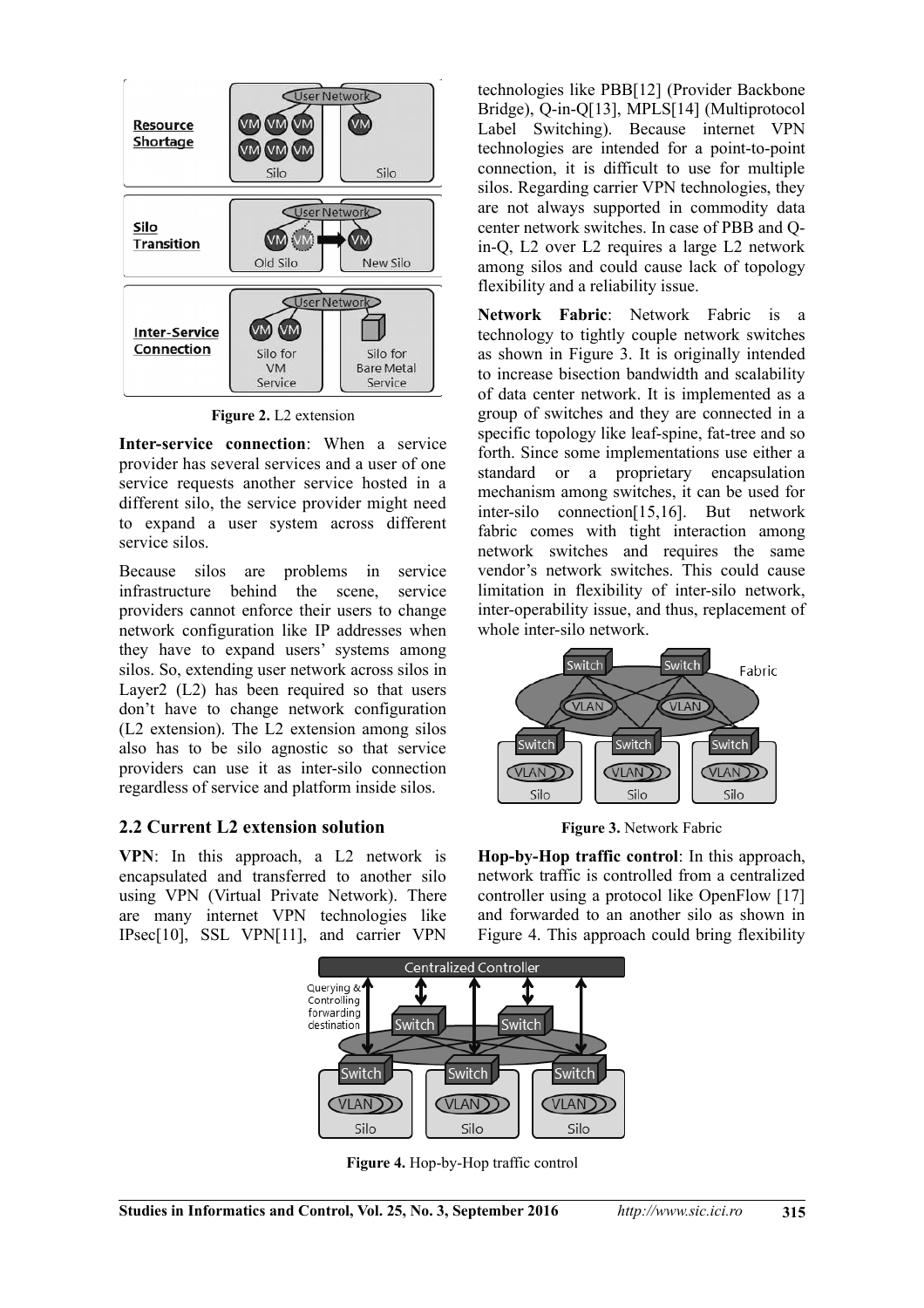but a controller could become a single point of failure and scalability bottleneck. And it requires replacement of whole inter-silo network switches.

# **3. Network Virtualization using VXLAN Gateway**

### **3.1 Proposed architecture**

To overcome challenges in inter-silo L2 extension using current technologies, we propose VXLAN gateway-based network virtualization as shown in Figure 5. In our approach, we place a VXLAN gateway on the edge of each silo, virtualize network (VLAN) inside a silo, and connect multiple silos using overlay network virtualization (VXLAN) over existing inter-silo network. By removing VLAN tag at each gateway, this approach can inter-connect different VLANs in different silos using the same VXLAN. Because this approach doesn't rely on software used inside silos, it can create platform-independent virtual network among any type of service infrastructure like

IaaS infrastructure using commercial server virtualization software, IaaS infrastructure using another version or another vendor of software virtualization software, IaaS infrastructure using open source software, and even another service infrastructure like bare metal service, managed hosting, PaaS and SaaS. And because it expects ordinary VLAN as silo network and uses L2 over L3, it can be applied to inter-connection among existing silos. Regarding deployment of VXLAN gateway, there are several options like per-rack deployment, per-racks (row, floor, etc.) deployment and per-DC (data center) deployment as shown in Figure 6.

To achieve this architecture in a real data center, we need to consider a type of VXLAN gateway, integration method with server virtualization environment management mechanism for virtual network among silos.

### **3.2 Types of VXLAN gateway**

There are two types of VXLAN gateway implementations: software and hardware.







**Figure 6.** Deployment of VXLAN Gateway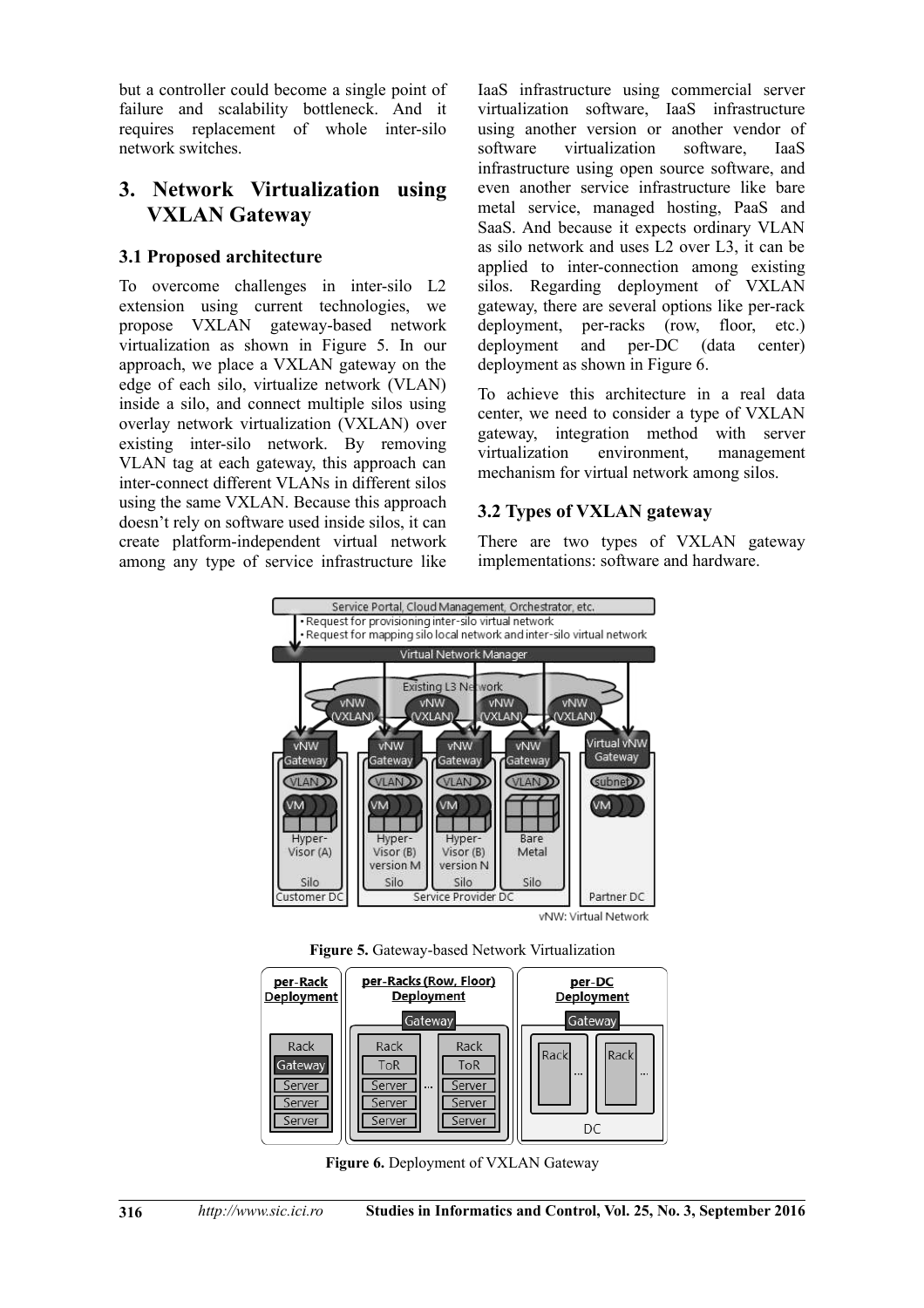**Software**: Software-based VXLAN gateway is implemented as VTEP (Virtual Tunnel End Point) function in software<sup>[18]</sup> running on either a virtual machine on a server, or a bare server. Because a software-based VXLAN gateway runs on a physical server anyway, its reliability is affected by a physical server. In a data center, it is already known that serverbased approach can become causes of failures while network devices are highly reliable[19,20]. So, using a server as a network device like a gateway is not always a good idea. And a typical rack-mount 1U-sized physical server can have only 2 or 4 network interfaces in general. It is not cost effective compared to a network device like a switch because a typical 1U-sized switch can have 48 network interfaces. Especially considering perrack VXLAN gateway deployment in a standard 42U-sized rack, software-based approach is costly.

**Hardware**: A hardware VXLAN gateway is a VXLAN capable switch and originally intended to complement software-based VXLAN as shown in Figure 7. Because a software-based overlay network virtualization environment needs to connect legacy non-virtualized environment, either software or hardware gateway is necessary. Since the de-facto ASIC (Application-Specific Integrated Circuit) has supported overlay virtualization protocols, some vendors are releasing hardware gateways in the market as VXLAN gateway products. Those VXLAN gateway products are not necessarily Network Fabric products. And it is used to connect a silo that uses software-based VXLAN as inside-silo network to legacy VLAN network. But in our approach, we use it to connect insidesilo VLAN to inter-silo VXLAN.

#### **3.3 Integration with server virtualization**

Because we expect ordinary VLAN as silo network, we need to set VLAN configuration for gateway network interfaces as we do for ordinary network switches. But we cannot expect VLAN IDs for gateway network interfaces in advance in a server virtualization environment, because server virtualization manager software automatically live-migrates VMs among hypervisor hosts to equalize load of hypervisor hosts.

The software-based overlay network virtualization solves this issue using tight integration with server virtualization software. It is possible to follow the same way. But integration interface isn't always open and the feasibility depends on server virtualization software vendors' business strategies. Even if the integration interfaces are open, they can differ among different versions and different software and requires service provider to continuously develop integration that would result in a lot of development cost.

So we set all (4k) the VLANs on all the gateway interfaces so that we don't have to automatically configure VLANs in accordance with VM deploy and live-migration. In that case, a VTEP feature of a VXLAN gateway has to hold a number of mapping information between VLAN and VXLAN. For example, if a VXLAN gateway has 48 network interfaces and we set 4k VLANs for all the interfaces, a VTEP of the VXLAN gateway needs to hold 48 x 4k mapping information. But ASIC used in VXLAN gateway doesn't have enough memory to hold all the mappings between VLANs and VXLANs on its VETP feature for all the interfaces.



**Figure 7.** Hardware VXLAN gateway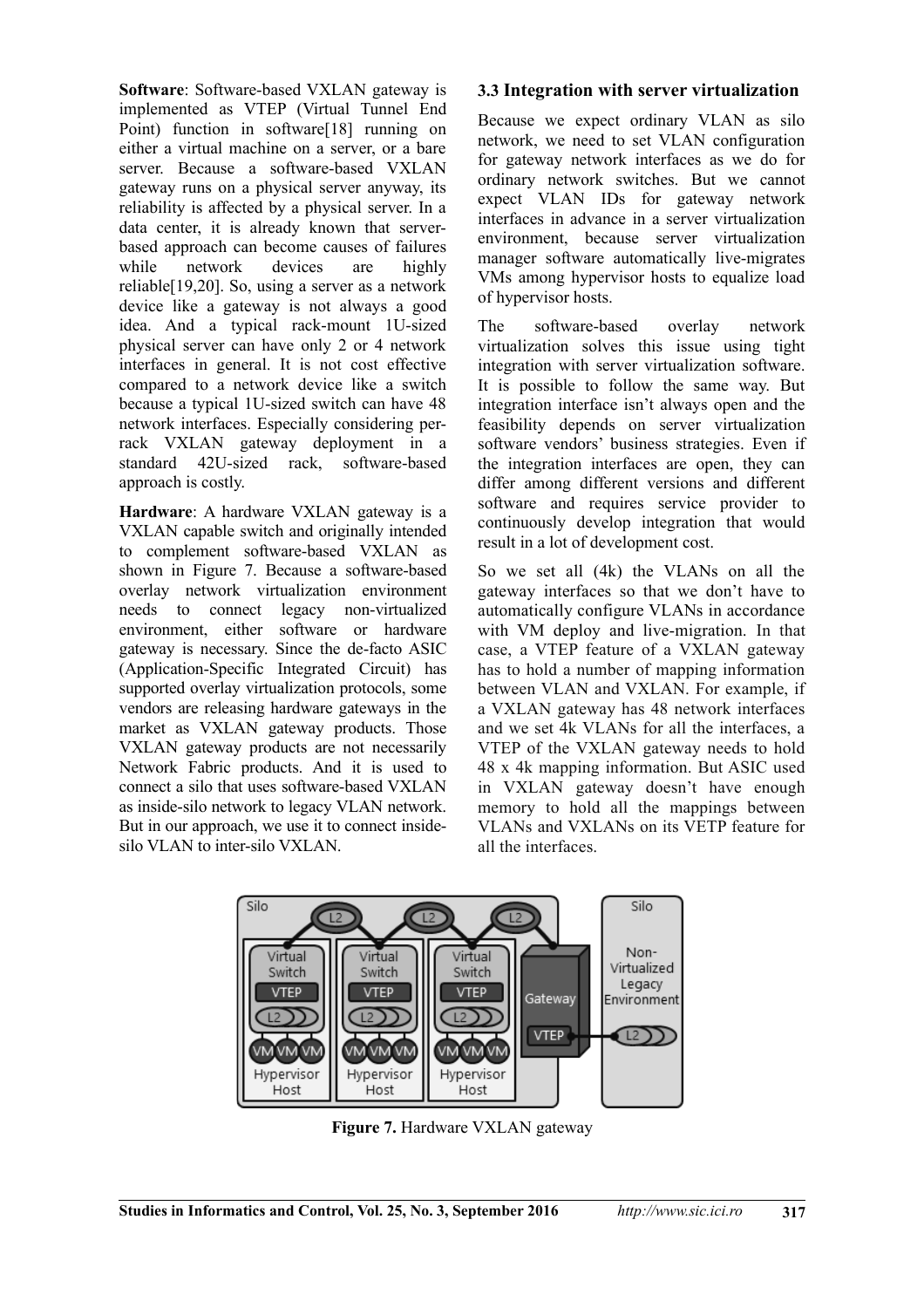To solve this problem, we use "switch-back" on each VXLAN gateway to aggregate traffic from servers and reduce the number of mappings between VLANs and VXLANs as shown in Figure 8. "switch-back" can be either physical using cables and logical using internal links. Physical "switch-back" requires physical interfaces, decreases the total amount of switching traffic and causes cabling nightmare. But physical "switch-back" can be applied for existing products that don't have internal "switch-back" feature.



**Figure 8.** Reducing VLAN-VXLAN Mapping

#### **3.4 Virtual Network Management**

Inter-silo virtual networks become necessary when a user system in one silo needs to be expanded to another silo. Only service management layer (service portal, cloud management, system orchestration and so forth) can recognize which silos should be inter-connected with virtual networks. On the other hand, relationship between a gateway, a silo and a VLAN domain (a single 4k VLAN ID spaces) differs from each environment. So we use a virtual network manager that receives a requirement to inter-connect silo networks from the service management layer through API (Application Program Interface) and deploys mapping between an inter-silo virtual network and silo networks on gateways based on relationships between gateways, silos and VLAN domains.

Because there are several options for VXLAN gateway deployment (per-rack, per-racks, per-DC), one silo can contain multiple VLAN domains especially when the silo is large. On the other hand, one VLAN domain can expand among multiple VXLAN gateway. When the virtual network manager manages mappings between VLANs and VXLANs, it needs to assume that there can be multiple VLAN domains under one VXLAN gateway or there can be one VLAN domain among multiple VXLAN gateways.

To solve this management problem, we introduce "interface group" to manage VLANs in a silo as shown in Figure 9. The interface group is a group of VXLAN gateway interfaces where each interface can be on a different VXLAN gateway. Each interface group hosts one VLAN domain and can be expanded to several gateways. By using the interface group instead of binding VLANs with either VXLAN gateways or silos, we can manage mappings between VLANs and VXLANs for a variety of VXLAN gateway deployment cases.

# **4. Evaluation**

### **4.1 Feasibility evaluation**

To evaluate feasibility of our approach, we created an experimental setup of this architecture using Alaxala AX4630S as a VXLAN gateway and a virtual network manager software running on Linux (Figure 10). We created 4 experimental silos using



**Figure 9.** Managing VLAN-VXLAN Mapping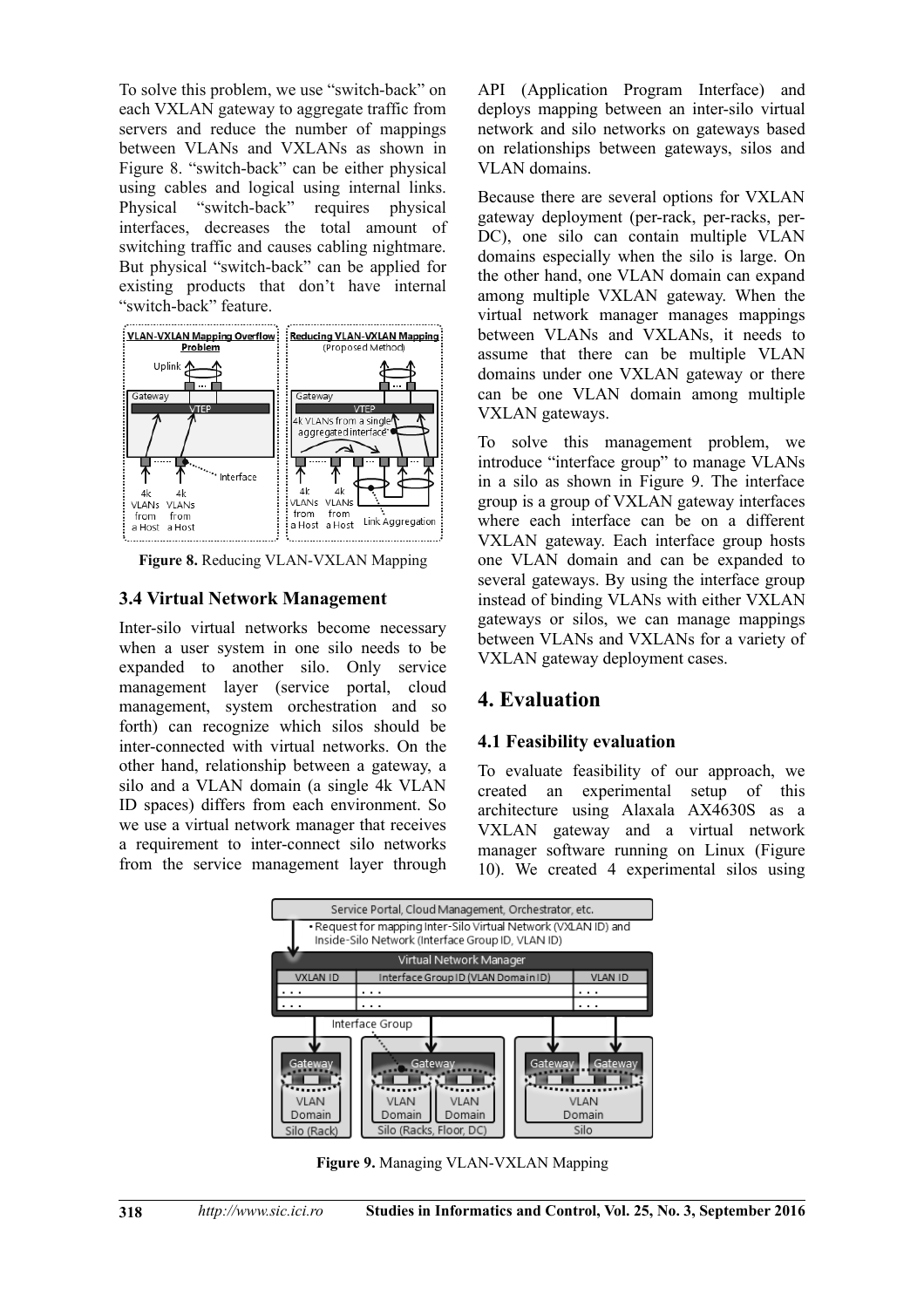

**Figure 10.** Prototype

different platform: two different VMware vSphere, bare metal server and KVM. We assumed that each silo hosted different service and had a single VLAN domain. We placed a gateway on an each silo and connected gateways. We also connected gateways to a management network so that our virtual network manager software, that is running on a Linux server connected to a management network, can control gateways to change mappings between silo network and inter-silo VXLAN. While we could have many options of a control protocol, we controlled gateways using SSH (Secure Shell Protocol) in this evaluation. When we connected VLANs among silos using inter-silo VXLAN, our virtual network manager automatically perfomed login to gateways and changed VLAN-VXLAN mapping configuration. By connecting a VLAN in a silo and VLANs in different silos via the same inter-silo VXLAN, we confirmed that this architecture can inter-connect multiple silos with different platform.

# **4.2 Performance evaluation**

### **4.2.1 Evaluation environment**

We also evaluated performance to make sure there is no performance issue on our approach. We created an experimental environment as shown in Figure 11 and Table 1 where two physical servers are connected through two VXLAN gateways. Each server represents a silo and hosts virtual machines. We measured network traffic throughput between virtual machines on two physical servers using two different network virtualization methods: software-based network virtualization and VXLAN gateway-based network virtualization (our approach). We compared throughput to

check if our approach has performance problem compared to current software-based solution.



**Figure 11.** Experimental Setup

**Table 1.** Specifications of Hardware and Software

| <b>Hypervisor Host for VMs that send traffic</b>                          |
|---------------------------------------------------------------------------|
| CPU: Intel(R) Xeon(R) E5-2470, 16 cores, 2.30 GHz                         |
| Memory: 86GB                                                              |
| Hypervisor Host for VMs that receive traffic                              |
| CPU: Intel(R) $Xeon(R)$ E5-2470, 16 cores, 2.30 GHz                       |
| Memory: 94GB                                                              |
| VM that sends and receives traffic                                        |
| CPU: QEMU Virtual CPU version 2.0.0, 1 core                               |
| Memory: 1GB                                                               |
| <b>VXLAN</b> gateway                                                      |
| AX4630S-4M, Firmware version 11.13                                        |
| L3 switch (between VXLAN gateways)                                        |
| Arista DCS-7050S-52-F, Firmware version 4.11.7                            |
| Software                                                                  |
| Hypervisor Host OS: Ubuntu 14.04.2 LTS, Linux kernel<br>3.13.0-54-generic |
| Hypervisor: qemu-kvm 2.0.0                                                |
| Virtual Switch: Open vSwitch 2.0.2                                        |
| VM OS: Ubuntu 14.04.3 LTS, Linux kernel 3.13.0-71-                        |
| generic                                                                   |
| Software-based network virtualization: VXLAN feature<br>of Linux kernel   |
| Throughput measurement: iperf 2.0.5                                       |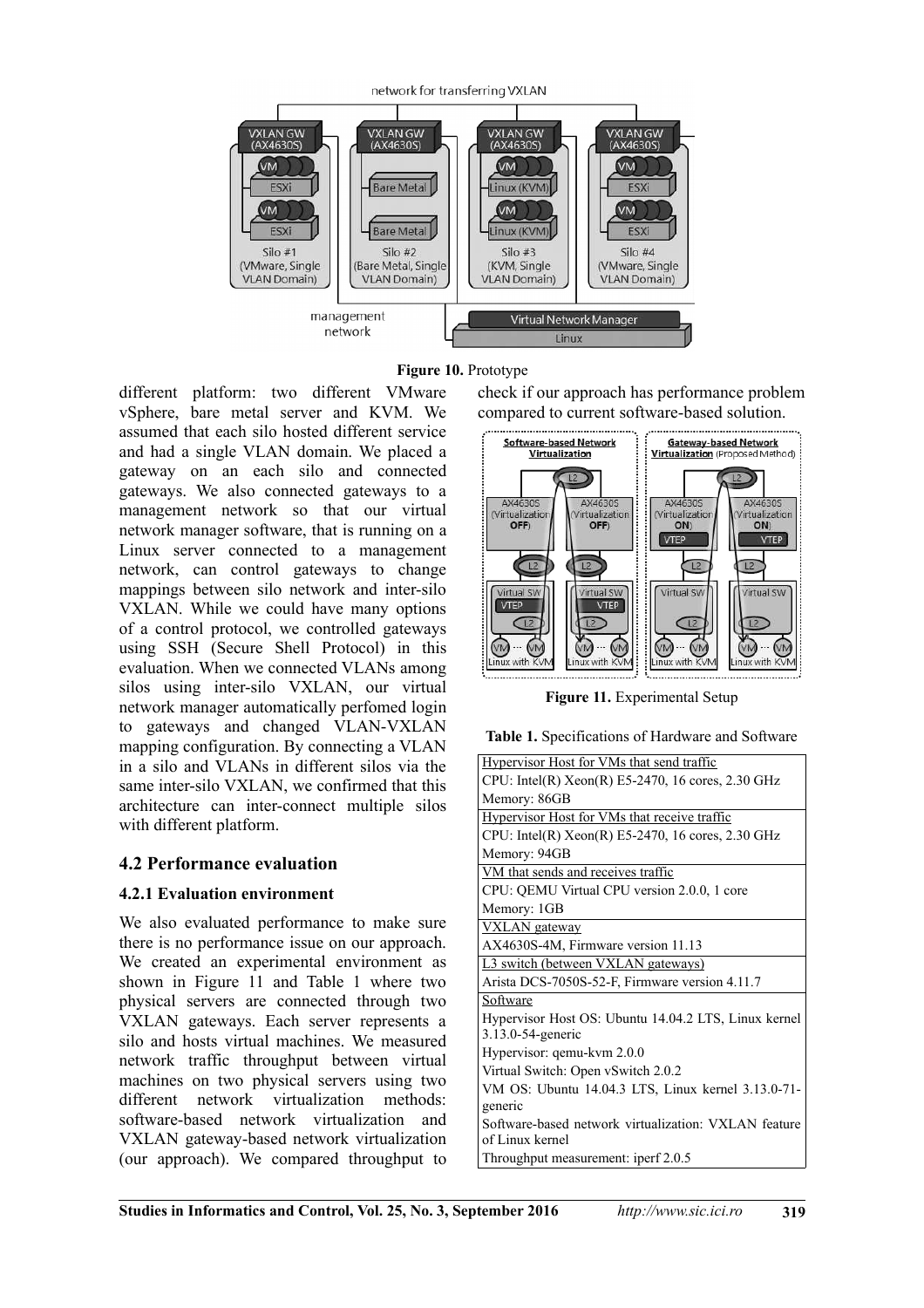#### **4.2.2 Evaluation method**

We put a pair of virtual machines on two hypervisor hosts where each virtual machine is on each hypervisor host respectively. And we measured network throughput using a network performance measurement software "iperf". We measured throughput for 60 seconds at an interval of one second, and calculated an average of 60 seconds.

In the measurement, we used different packet sizes (88, 100, 250, 500, 1000, 1500, 2000, 3000, 4000, 5000, 6000, 7000, 8000 byte) and measured 60 seconds average throughput for each packet size. We set MTU (Maximum Transmission Unit) a value more than 8000 byte on all the network interface and VXLAN gateways so that network between virtual machines doesn't affect the result of the measurement.

And then, we increased the pair of virtual machines from 1 to 10 to make our evaluation more realistic where each pair performs iperf in parallel. We measured 60 seconds average

throughput in each packet size for each pair, and calculated average throughput of one pair of virtual machines.

We performed this entire measurement for software-based network virtualization and VXLAN gateway-based network virtualization respectively.

#### **4.2.3 Evaluation result**

The results of the throughput measurement are shown in Figure 12 (software-based network virtualization) and Figure 13 (VXLAN gatewaybased network virtualization). Both reached maximum bandwidth (10Gbps) especially in case of larger packet size or multiple pairs of virtual machines, and we confirmed that our approach didn't have any performance problem. Our approach showed even better throughput in case of smaller packet sizes. In software-based network virtualization environment, the throughput reached the maximum bandwidth when the packet size was over 4000 (two or more pairs of virtual machines) or 6000 (a single pair of virtual machines). On the other hand, in





**Figure 12.** Throughput (Software-based Network Virtualization)

**Figure 13.** Throughput (Gateway-based Network Virtualization)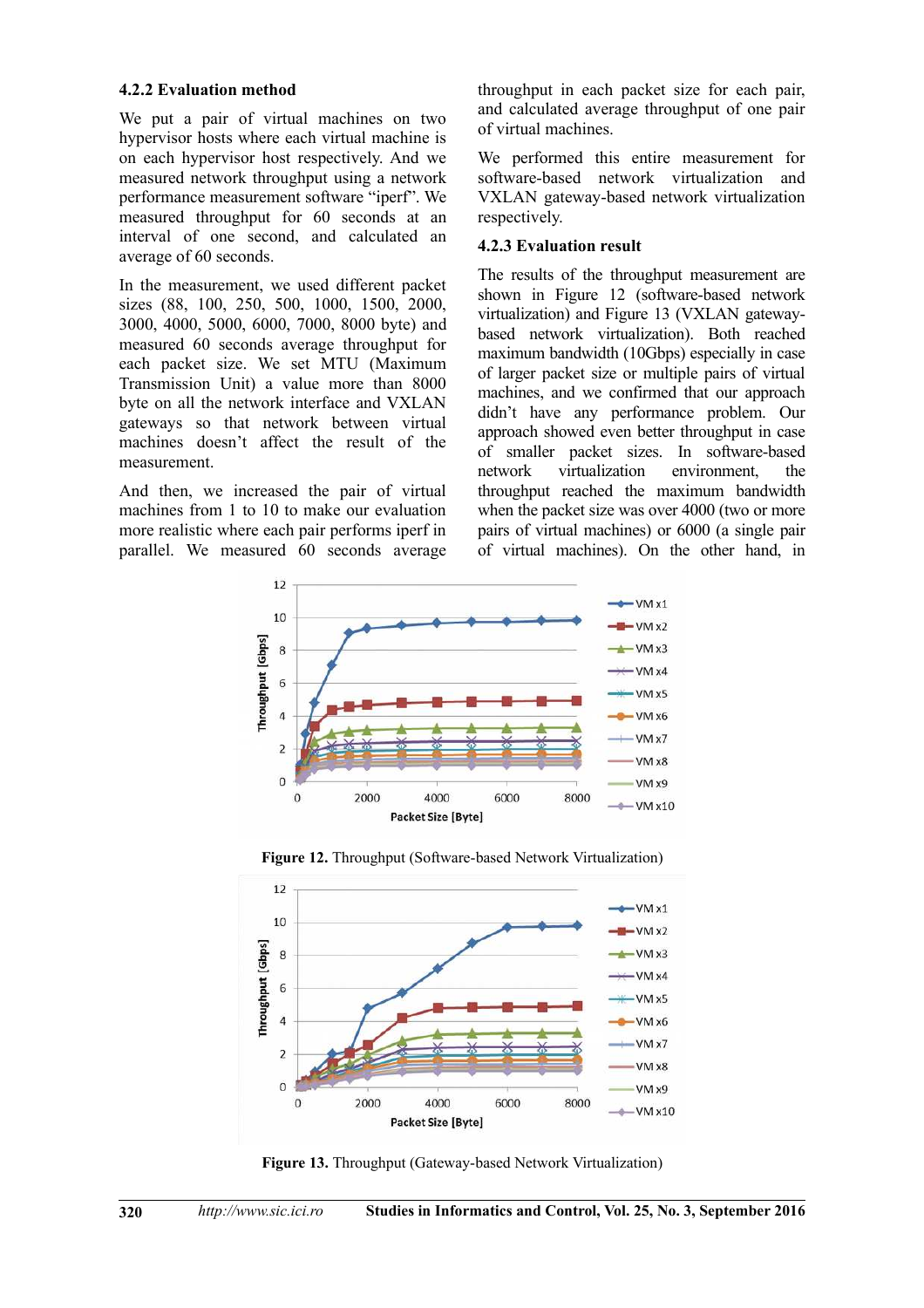

**Figure 14**. Packet per Second.

VXLAN gateway-based network virtualization environment, throughput almost reached the maximum bandwidth even in Ethernet (Ethernet is a registered trademark of Xerox corporation) standard packet size (1500 byte). This might be because software-based network virtualization had overhead of packet encapsulation and resulted in the limitation of the number of packets in a unit of time. Figure 14 shows packets-persecond (pps) of software-based and VXLAN gateway-based network virtualization calculated from the result of measurement shown in Figure 12 and Figure 13. We can see pps of softwarebased network virtualization was almost constant. This might be a problem of specific softwarebased network virtualization implementation that we used in our evaluation and other implementations could have better results. But we can conclude that our approach is not affected by those implementations and can achieve platform independent network virtualization.

# **4. Conclusions**

We proposed a new architecture that connects silos using VXLAN (Virtual Extensible LAN) gateways to solve problems like resource shortage in a silo, migration among silos and integration among silos, and also avoid vendor lock-in. We considered a type of VXLAN gateway, integration method with server virtualization environment and management mechanism for virtual network among silos. We implemented a prototype and evaluated feasibility of our approach. We also confirmed that there was no performance issue caused by this approach.

# **Acknowledgements**

In the prototyping of this gateway-based network virtualization architecture, Alaxala Networks let us use a hardware gateway AX4630S. We appreciate their support.

# **REFERENCES**

- 1. KINOSHITA, J., K. MAEDA, H. YABUSAKI, K. AKUNE, N. KOMODA, **Realization of VXLAN Gateway-based Data Center Network Virtualization**, IIAI AAI EAIS, 2016.
- 2. **Virtual eXtensible Local Area Network (VXLAN): A Framework for Overlaying Virtualized Layer 2 Networks over Layer 3 Networks**, https://tools.ietf.org/html/ rfc7348, IETF, RFC7348, 2014.
- 3. **vSphere**, https://www.vmware.com/produc ts/vsphere, last visited 2016-01-13.
- 4. **Hyper-V**, http://www.microsoft.com/enus/server-cloud/solutions/virtualization.aspx, last visited 2016-01-13.
- 5. **OpenStack**, https://www.openstack.org/, last visited 2016-01-13.
- 6. **802.1Q Virtual LANs**, http://www. ieee802.org/1/pages/802.1Q.html, IEEE, last visited 2016-01-13.
- 7. PFAFF, B., J. PETTIT, T. KOPENEN, K. AMIDON, M. CASADO, S. SHENKER, **Extending Networking into the Virtualization Layer**, ACM SIGCOMM Workshop on Hot Topics in Networking (HotNets), 2009.